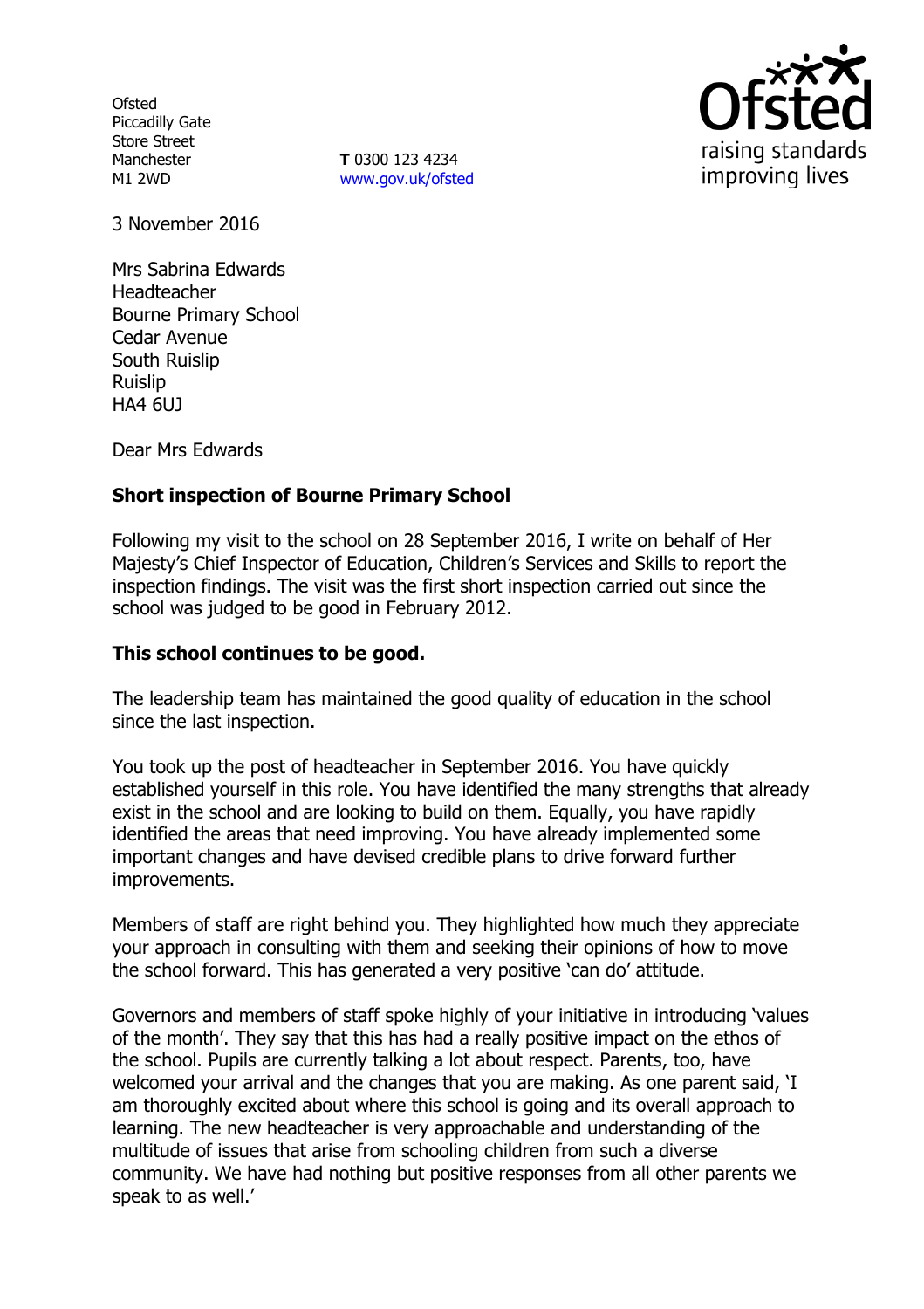

The previous inspection report recommended that leaders increase the proportion of good and better lessons and that the governing body develop the capacity to challenge the school by improving its independent monitoring. It also recommended that the school provides a more stimulating outdoor environment in the early years.

Leaders have secured overall good and improving teaching at the school, which has impacted positively on better pupil outcomes, especially at the end of key stage 2. Provisional test information from 2016 indicates that the proportion of pupils reaching the new, more challenging expectations was 19% above that found nationally. The proportion reaching the high score was slightly above average. You are well aware of where teaching needs further improvements and have already taken steps to bring this about.

Since the previous inspection, a new early years provision has been built. Leaders have ensured that the new outdoor area provides a similarly stimulating environment to that found indoors. Children have lots of exciting resources to keep them actively engaged and learning well.

Governors have increased the visits that they make to the school. These are focused on checking on health and safety issues on the one hand and on the other, to join in celebratory events or observing staff training sessions. However, governors have not focused nearly enough on monitoring key aspects, such as the quality of teaching and pupils' outcomes, to enable them to provide sufficiently rigorous challenge to school leaders over time. No governors were available to come in to the school during the inspection, although the inspector spoke to the chair of the governing body by telephone.

#### **Safeguarding is effective.**

There is a good culture of safeguarding in the school. Members of staff know the pupils and their families well. They have a good understanding of the school community and the potential safeguarding issues to which pupils may be vulnerable.

On arrival at the school, you swiftly attended designated safeguarding lead training as you were determined to ensure that a senior trained leader is always available to deal with any issues that might arise. You and the other designated safeguarding lead delivered effective training to all members of staff at the start of the term to ensure that all are up to date with the very latest guidance. In order to raise awareness further, you have put up posters around the school to remind all who the designated leads are. The posters also include a reminder of exactly what staff should do in the event of a disclosure.

The curriculum is effective in helping pupils understand danger and how to keep themselves safe. This includes workshops on e-safety, dangers of drugs and about having positive relationships. You have commissioned a visit during assembly time from members of the National Society for the Prevention of Cruelty to Children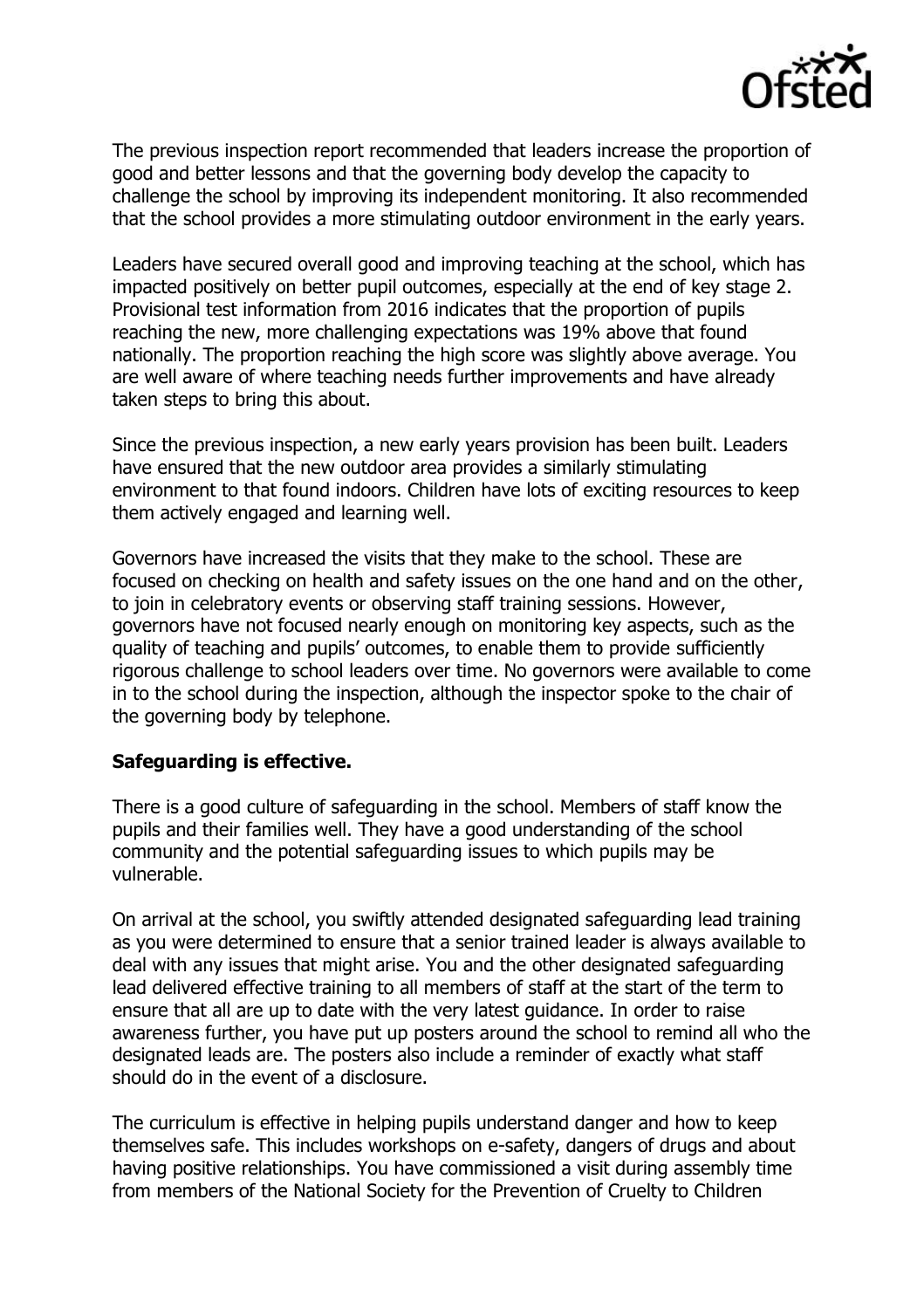

(NSPCC) to explain to pupils how to stay safe from abuse.

Leaders and governors have ensured that all safeguarding arrangements are fit for purpose and records are appropriately detailed.

# **Inspection findings**

- Senior leaders say that since your arrival they feel more empowered to seize the initiative and take decisive action to accelerate improvements. They fully support your clear vision of raising standards for all pupils through setting higher expectations of what teachers and pupils can achieve. They are beginning to aspire to excellence in all aspects of the school's work.
- The current leader of the early years took up her post in January 2015. She has an acute knowledge and understanding of the needs of each of the children in the setting. She has ensured that new resources provide many and varied opportunities for children to explore and find out new things, both indoors and outdoors. The online tracking system helps members of staff to measure the progress of every child and to plan effective learning for all. Members of staff work very closely with parents and encourage them to contribute to their children's learning records. The proportions of children at the end of Reception in 2016 who reached the age-related expectations in each of the 17 early learning goals was broadly similar to the 2015 published national averages. School records show that a number of children join the early years speaking little or no English. Leaders have correctly identified the need to raise standards in literacy still further by increasing the prominence of reading and writing resources. Leaders ensure that there is comprehensive support available in key stage 1 for any pupils who do not attain the expected standards at the end of Reception. This effectively helps them to catch up with their peers.
- Leaders correctly identified that pupils were not making enough progress in writing, especially boys. Last year, mainly at key stage 2, pupils were given opportunities to write at greater length than had previously been the case. Leaders sourced more 'boy-friendly' texts. Two authors were invited into the school, including one who writes on football topics, to run workshops with the pupils. These improvements led to considerable success. The proportions of pupils reaching the relative age-related expectations in the Year 6 tests rose from below average in 2015 to 9% above in 2016. These improvements, however, were not replicated in the Year 2 tests. You have identified that, at key stage 1 in particular, pupils were gaining a good understanding of spelling, punctuation and grammar. However, they were not offered sufficient opportunities to apply this knowledge in extended pieces of writing. You have already put together a well-focused action plan to address these shortcomings and have planned a number of training sessions that you will be delivering to teachers.
- $\blacksquare$  Pupils benefit from a curriculum that gives them access to a broad range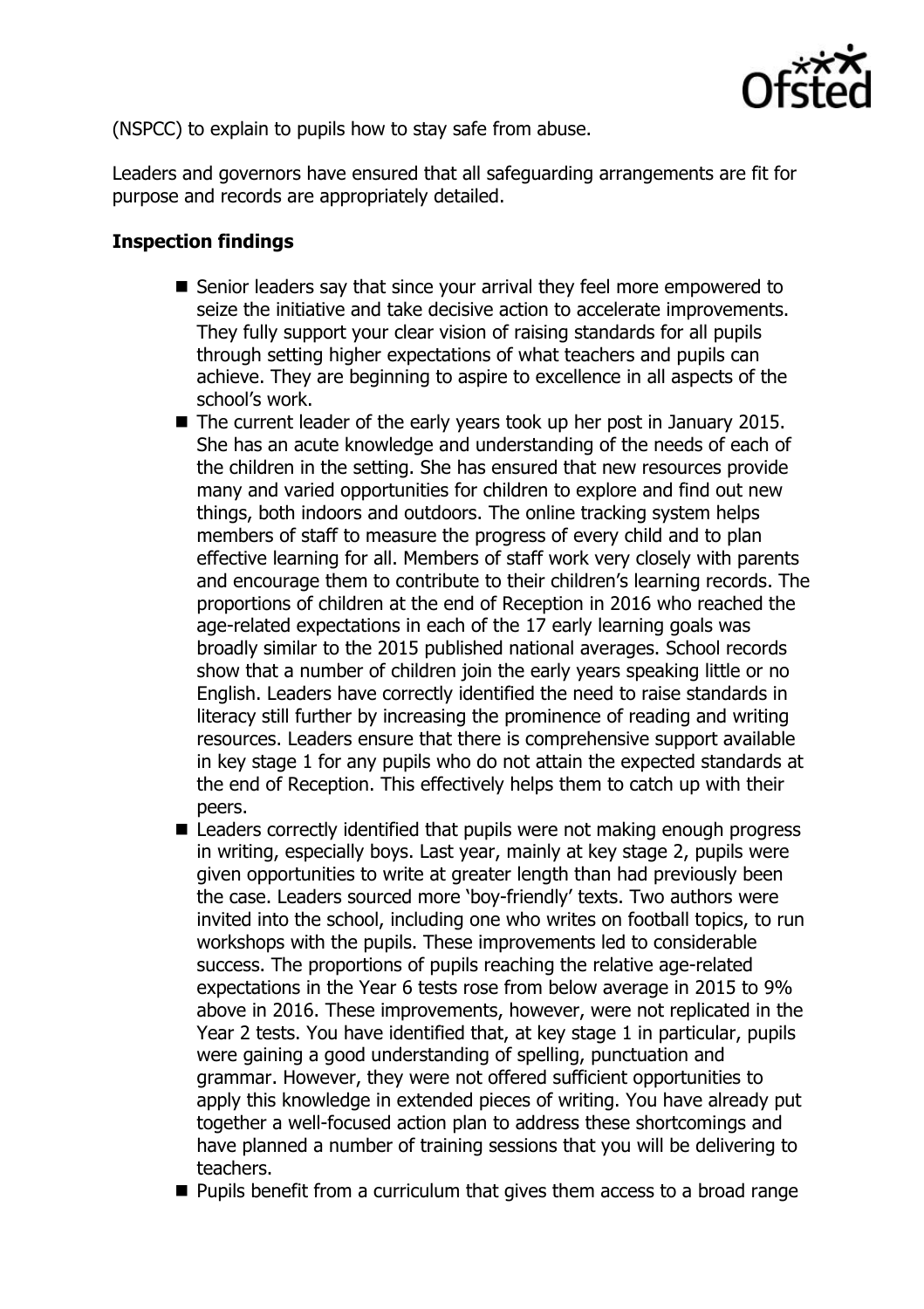

of subjects. Leaders are particularly proud of the achievements of the choir. Leaders have a robust system in place to track pupils' progress in all subjects and across all year groups. This information is used effectively by leaders to identify where teachers might need additional expert support or where pupils need some extra help. Pupils learn well across the range of subjects.

- You recognised immediately, when you arrived, the need to raise attendance – which had fallen to below national average for primary schools in 2015. The attendance of pupils entitled to free school meals was particularly low. Leaders worked well last year with other agencies to address some of the underlying causes. This met with some success and in 2016, absenteeism for one group of pupils reduced. The overall absence figure, however, remained above average. You are on the case. You have already instigated a range of strategies to secure better attendance. You have introduced weekly reward assemblies for the class with the best attendance. Pupils know that there will be termly prizes for their high attendance. You have sent reminders to parents in the fortnightly newsletters telling them explicitly how absence impacts on their children's achievement. You have made it clear that you will not authorise term-time holidays and you will be working closely with the local authority to tackle any persistent absence. All these are credible actions though it is too soon to judge the impact.
- Since the previous inspection, governors have been successful in securing a new building for the early years provision. Governors were successful in appointing you as the headteacher. You have already made your mark in raising expectations and leading improvements. However, although they visit the school more frequently, governors have not been nearly sharp enough in holding leaders to account and driving strategic improvements over time. Moreover, they have not ensured that the school's website meets the latest Department for Education requirements, and several of the policies published on the website are dated. You quickly noted that the website was difficult to navigate and commissioned a website review which is currently taking place.
- The proportion of pupils meeting the expected standard in the phonics screening check is consistently well above average. Historical information shows that all prior low attainers made expected progress across key stage 2 in reading. The proportion of the most able disadvantaged pupils in 2015 who made rapid progress to attain the higher standards in reading was well above that of other pupils nationally. You are aware that to raise standards further, teachers need to ensure that pupils are always given suitably challenging books to read at home.

#### **Next steps for the school**

Leaders and those responsible for governance should ensure that:

 $\blacksquare$  they drive forward the planned improvements in writing swiftly to ensure that all pupils, especially at key stage 1, make faster progress